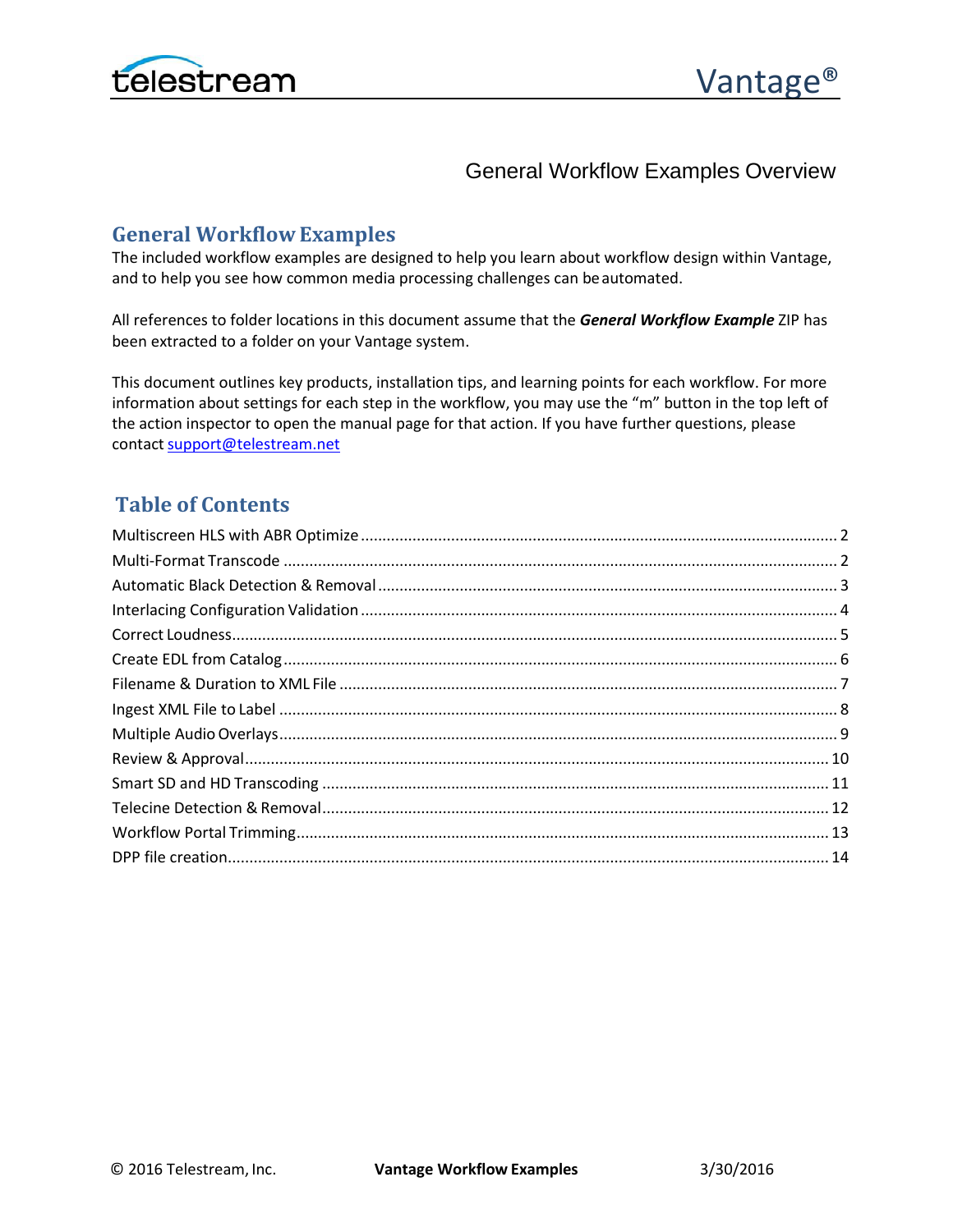

# <span id="page-1-0"></span>**Multiscreen HLS with ABR Optimize**

This workflow illustrates a straightforward transcoding workflow. Incoming media is converted to QuickTime and 3GP, and then delivered to an output folder.

**Products Required:** Vantage MultiScreen with the ABR Optimize option.

# **Installation:** Import the workflow file *MS HLS for Optimize Example.xml* from the *General Workflows\Workflows\Multiscreen HLS with ABR Optimize* folder.

# **Explanation**

This workflow first creates a MultiScreen HLS package, and then passes it through the ABR Optimize Action.

# **Using this Workflow**

- 1. Activate the *MS HLS for Optimize Example* workflow.
- 2. Submit the *Demo.mp4* media file located in the *General Workflows\Media* folder.



Click here for information on *[Multiscreen](http://www.telestream.net/vantage/vantage-multiscreen.htm)* and *[ABR Optimize](http://www.telestream.net/pdfs/app-notes/app-Vantage-ABR-Optimize.pdf)*.

# <span id="page-1-1"></span>**Multi-Format Transcode**

This workflow illustrates a straightforward transcoding workflow. Incoming media is converted to QuickTime and 3GP, and then delivered to an output folder.

**Products Required:** Vantage Transcode or Transcode Pro

**Installation:** Import the workflow file *Multi-Format Transcode.xml* located in the *General Workflows\Workflows\Multi-Format Transcode* folder.

#### **Explanation**

This workflow has three primary steps:

- 1) Submit the *Demo.mp4* media file located in the *General Workflows\Media* folder.
- 2) Each media file is transcoded to both a QuickTime and a 3GPP output file using the Flip action. In a Vantage Array configuration, each Flip might occur on separate machines. The outputs are given the nicknames "Mobile" and "Web" (note: This does not affect the actual file names; these nick names are used in subsequent steps to tell Vantage which files touse).
- 3) The output files are then delivered to a final destination using the Deploy action. Note that the Deploy action references the nicknames "Mobile" and "Web" duringdeployment.

Click here for information on *[Vantage Transcode](http://www.telestream.net/vantage/overview_transcode.htm)*.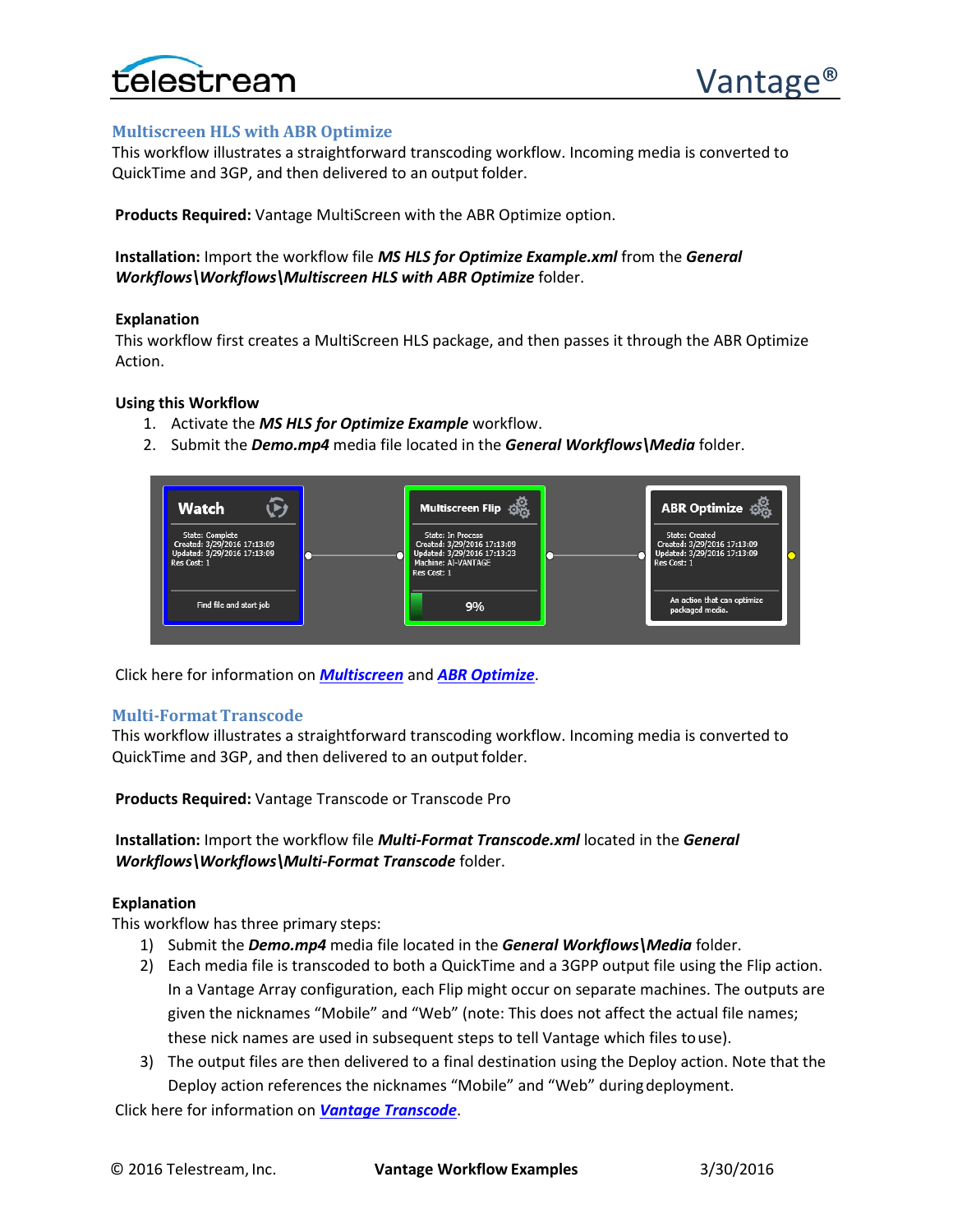

# <span id="page-2-0"></span>**Automatic Black Detection & Removal**

This workflow automatically analyzes an incoming media file to identify up to 20 black segments,and removes them during a transcode.

**Products Required:** Vantage Transcode or Transcode Pro, and Vantage Analysis

**Installation:** Import the workflow file *Automatic Black Detection & Removal.xml* from the *General Workflows\Workflows\Analysis* folder.

#### **Workflow Explanation**

There are three parts to this workflow:

- 1) Submit the *Demo-with-black.mp4* media file located in the *General Workflows\Media* folder.
- 2) An Examine action analyzes the media file to determine where the "active" (non-black) regions of video are. By default, this action will ignore any section of black less than 10 frames long, and audio will be ignored (this setting can be changed).

This action publishes the start and stop time codes for up to 20 segments of active video; any segments which are not used will have a start time code of 00:00:00:00 and a stop time code of 00:00:00:00

- 3) A Flip action which creates a QuickTime output, applying the Trim Filter to remove the black segments (or, preserve the active segments). Variables published by the Examine action are provided to this Trim filter. The Trim filter ignores segments where the start and end time codes are the same.
- 4) A Black Detection Label is published and can be seen by opening *View Binder* from the Workflow Designer.



Click here for information on *[Vantage Analysis](http://www.telestream.net/vantage/vantage-analysis.htm)*.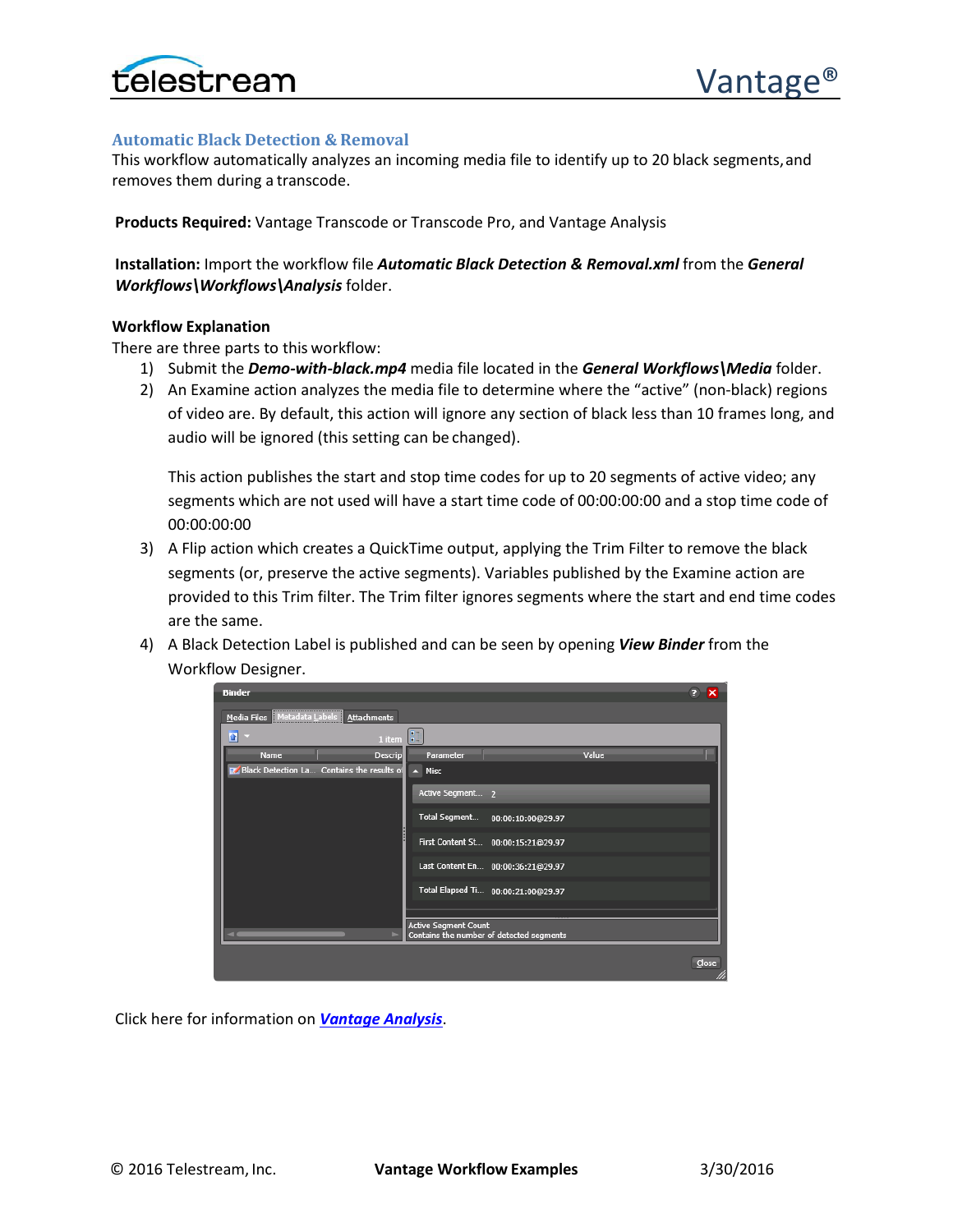

# <span id="page-3-0"></span>**Interlacing Configuration Validation**

This workflow illustrates the use of Analysis to perform decision-making. The workflow identifies when a media file's header information does not match the measured interlacing configuration, and then quarantines the file if it is incorrect.

### **Products Required:** Vantage Analysis

**Installation:** Import the workflow file *Interlacing Configuration Validation.xml* from the *General Workflows\Workflows\Analysis* folder.

#### **Explanation**

This workflow has three primary steps:

- 1) Submit the *Demo.mp4* media file located in the *General Workflows\Media* folder.
- 2) Identify and Examine each analyze the media file to measure interlacing configuration. Examine will perform this by actually looking at each frame to determine whether it is upper-field-first, lower-field-first, or progressive. This is done by statistically analyzing the video signal; the video file header is not used. In contrast, the Identify action will look at the video file header and encoding parameters, and will ignore the actual video signal. When completed, both actions will publish whether or not they believe the content is interlaced, and whether it is upper-fieldfirst or lower-field-first.
- 3) The Compute action will compare the results of Identify and Examine to confirm that bothfound the material interlaced, or progressive, in the same manner. If not, the file will be quarantined (the Decide action is used to determine which process branch should execute). Similarly, the next Compute action will perform a similar check comparing the Identify and Examine results for interlacing configuration (upper-field-first orlower-field-first).

Click here for information on *[Vantage Analysis](http://www.telestream.net/vantage/vantage-analysis.htm)*.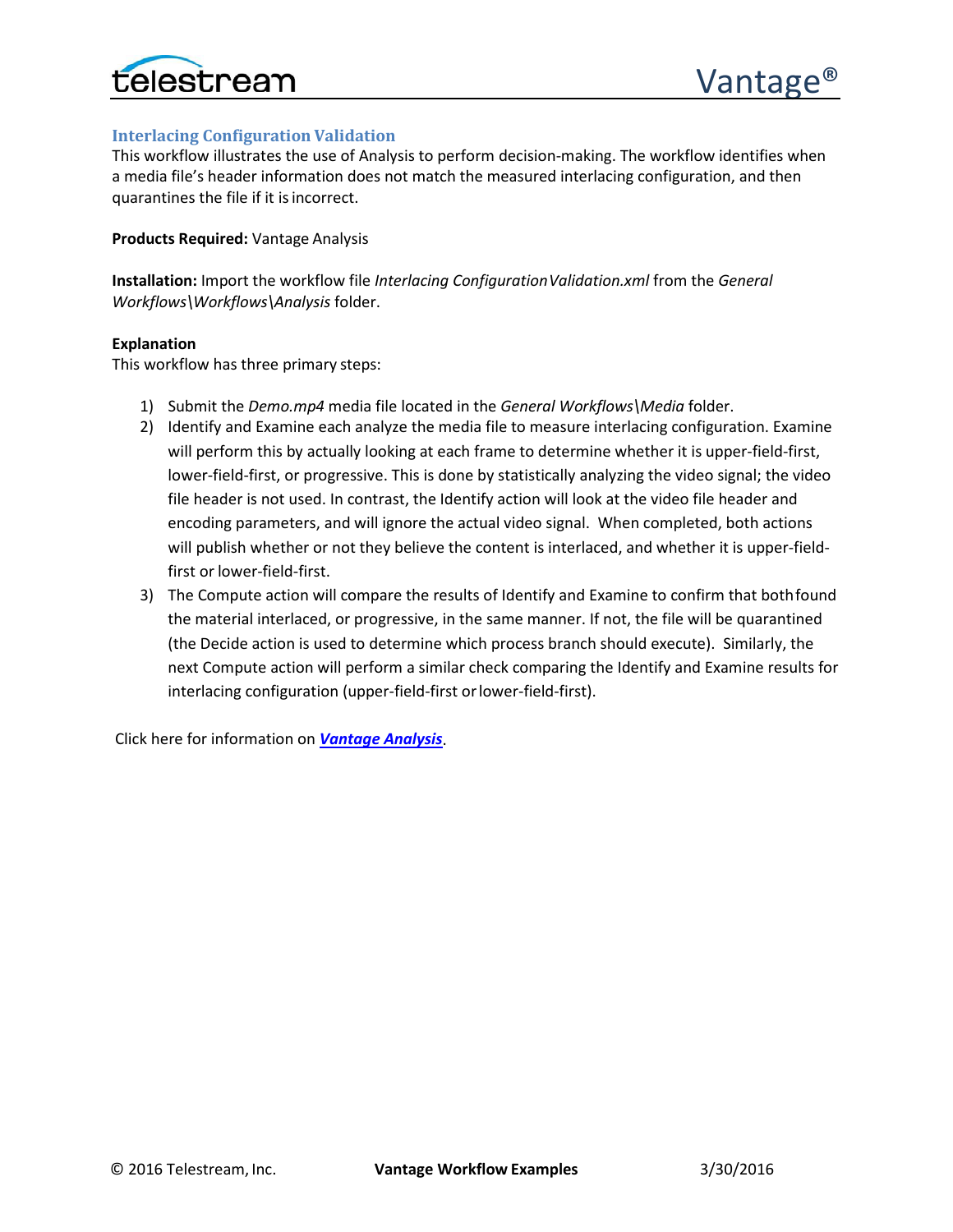

#### <span id="page-4-0"></span>**Correct Loudness**

This workflow automatically analyzes an incoming media file to measure audio, and then intelligently adjusts audio levels to hit a specified target. It also creates a metadata label containing the audio information.

**Products Required:** Vantage Transcode Connect or Transcode Pro Connect, and Vantage Analysis (*note: Connect is only required for the label*)

**Installation:** Import the workflow file *CorrectLoudness.xml* from the *General Workflows\Workflows\Correct Loudness* folder.

#### **Workflow Explanation**

There are four parts to this workflow:

- 1) Submit the *Demo-Audio-Gain.mp4* media file located in the *General Workflows\Media* folder.
- 2) An Examine action analyzes the media file to measure audio loudness. By default, the Left and Right channels are analyzed (on channels 1 & 2) and variables are published for a wide variety of measurements. Of those variables, only the following are used for correction by the Flip action:
	- a. Relative Gated Loudness (per the ITUspecification)
	- b. True Peak Signal (avoids "clipping" when adjusting audio levels)
	- c. Dialog Loudness (Dolby Dialog Intelligencemeasurement)
	- d. Dialog Percentage (what percentage of the time line has dialog)
- 3) A Flip action which creates a Program Stream output, intelligently applying the variables above to adjust the audio:
	- a. If the measured dialog ("Dialog Percentage") is greater than the specified amount (here, 50%) then "Dialog Loudness" is used as the source loudness for correction. Otherwise, "Relative Gated Loudness" is used.
	- b. The True Peak Signal is used to avoid over-amplifying the audio which would create clipping. This may result in the output audio being quieter than the desired target, but it will avoid unwanted popping sounds in the audio.
- 4) The Populate action creates a label with the variables from the Examineaction. The label is can be seen by opening *View Binder* from the Workflow Designer.

Click here for information on *[Vantage Analysis](http://www.telestream.net/vantage/vantage-analysis.htm)*.

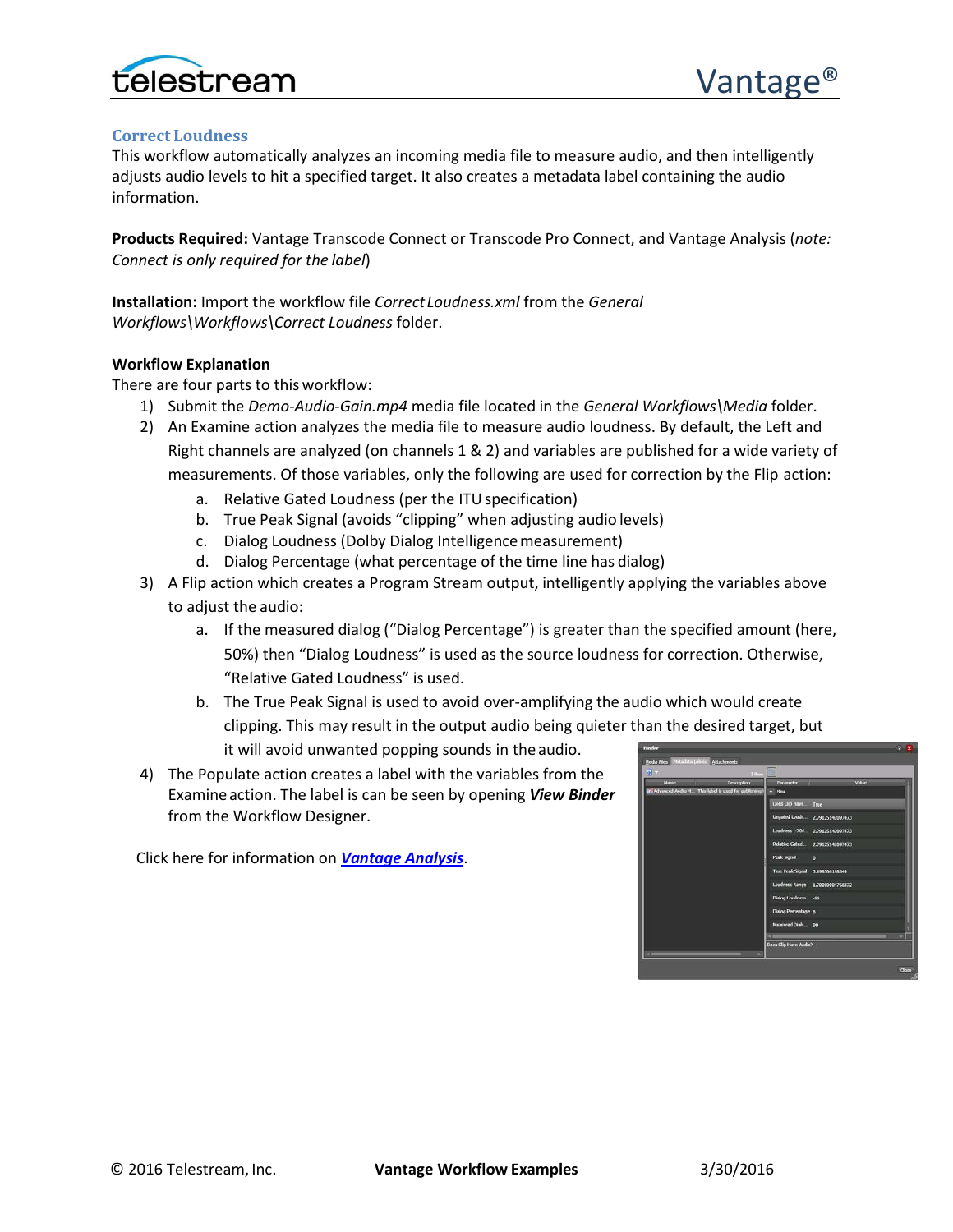

# <span id="page-5-0"></span>**Create EDL from Catalog**

This workflow allows you to stitch and trim files using the Workflow Portal using the TSEDL stitching engine. TSEDL allows stitching of MPEG-2 and I-frame codecs; this workflow uses MPEG2 but the same workflow may be used for a variety of other codecs including IMX MXFfiles.

**Products Required:** Vantage Transcode Pro, Vantage WorkflowPortal

# **Installation:**

From the *General Workflows\Workflows\Create EDL from Catalog* folder

- **-** Import the workflow files *Ingest to Catalog for EDL.xml* and *EDL Trim &Stitch.xml*
- **-** In the Workflow Designer, open the "Register" action in the *Ingest* workflow and select the Default Catalog
- **-** Import the Workflow Portal configuration *Create EDL from Catalog WorkflowPortal.xml*
- **-** In the Management Console, edit the Workflow Portal configuration and select the same catalog for asset browsing as was used in the previous "Register"action
- **-** From the Workflow Designer Activate both workflows

# **Explanation**

There are three steps to this workflow:

- 1) Submit the *Demo.mp4* media file located in the *General Workflows\Media* folder to the *Ingest to Catalog from EDL workflow* .
- 2) The *Ingest to Catalog from EDL* workflow creates a frame-accurate proxy, an MPEG2 Program Stream file, and a thumbnail from any incoming media file. These media items are collected into a binder and registered in a Catalog
- 3) Open the Vantage Workflow Portal application. A user may view all binders registered in the catalog using the Workflow Portal configuration, select items, and use the frame-accurate proxy to mark in/out points to build an edit decision list.

*Note: This capability is only available in the desktop application version of the Workflow Portal*

- 4) When the EDL is complete, the user submits to the *EDL Trim & Stitch* workflow which will process the EDL to create a single output. This creates an EDL file with the extension".tsedl" which is given the nickname "Original" in an entirely new binder.
- 5) The EDL file will be processed in the Flip Action using "Direct Convert" which will re-wrap the original video frames (without transcoding) and place them into an MXF output. *Note: Direct Convert can also work for long-GOP codecs and will create new GOPs at stitch points. Alternatively, an EDL may be submitted directly to a Flip action for full transcoding to an entirely different codec.*

For more information on **Vantage Catalogs** and **Workflow Portals** see th[e Vantage Workflow Portal](http://www.telestream.net/pdfs/user-guides/Vantage-UserGuides/Vantage-WorkFlow-Portal-Guide.pdf)  [Guide.](http://www.telestream.net/pdfs/user-guides/Vantage-UserGuides/Vantage-WorkFlow-Portal-Guide.pdf)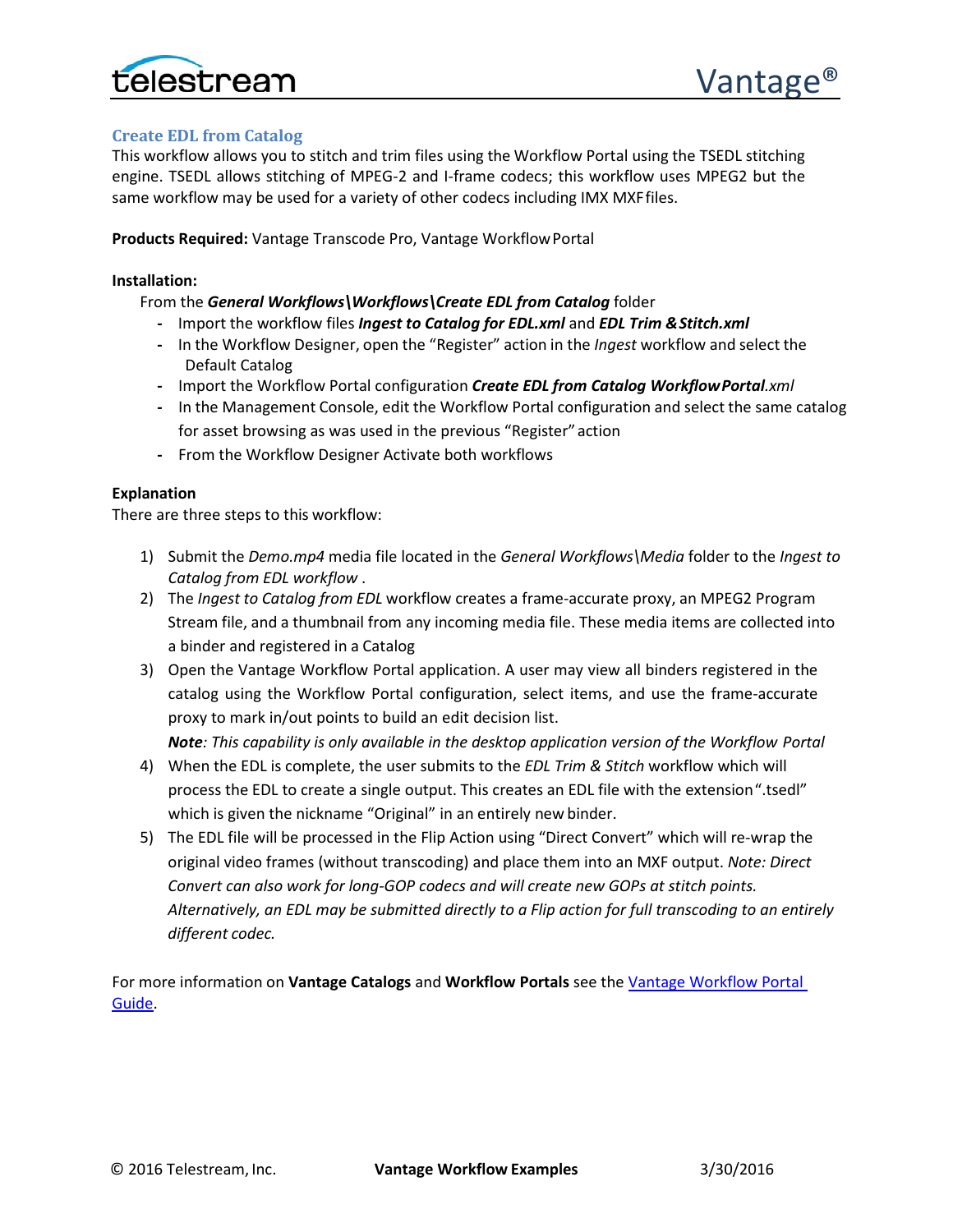

# <span id="page-6-0"></span>**Filename & Duration to XML File**

This workflow illustrates the creation of an XML file from labels or variables in Vantage. For each incoming media file, it will identify the file name and duration of the media file, and then create alabel containing that information; the label will then be saved as an XML file.

**Products Required:** Vantage Analysis (to extract duration) and either the Metadata Option, or Transcode Connect, or Transcode Pro Connect (for the label and XMLprocessing)

#### **Installation:**

# From the *General Workflows\Workflows\Filename & Duration to XML File* folder

- **-** Import the workflow file *Filename & Duration to XML File.xml*
- **-** Within the Management Console, under Workflow Design Items, import the Style Sheet named *Label to XML Style Sheet.xml.* You will see the actual style sheet definition in the preview window after import.

*Note: You can create your own style sheet .XSL files and add them to Vantage, but they must be customized to work for your specific needs and metadata requirements. Telestream offers professional services to assist with style sheet design and testing, please contact Telestream Sales for more information.*

# **Explanation**

This workflow has five primary steps:

- 1) Submit the *Demo.mp4* media file located in the *General Workflows\Media* folder.
- 2) The two Identify actions publish variables for the file name and duration
- 3) These variables are published to a label using the Populate action
- 4) The label is then converted to an XML file using a style sheet. This style sheet converts Vantage's internal label XML definition into a human-readable XML file, and is specific to this example's label and XML output file format. *Note: The XML file is stored in the Vantage database until you Deploy or Copy it to a final location.*
- 5) The XML file is then delivered to a final location.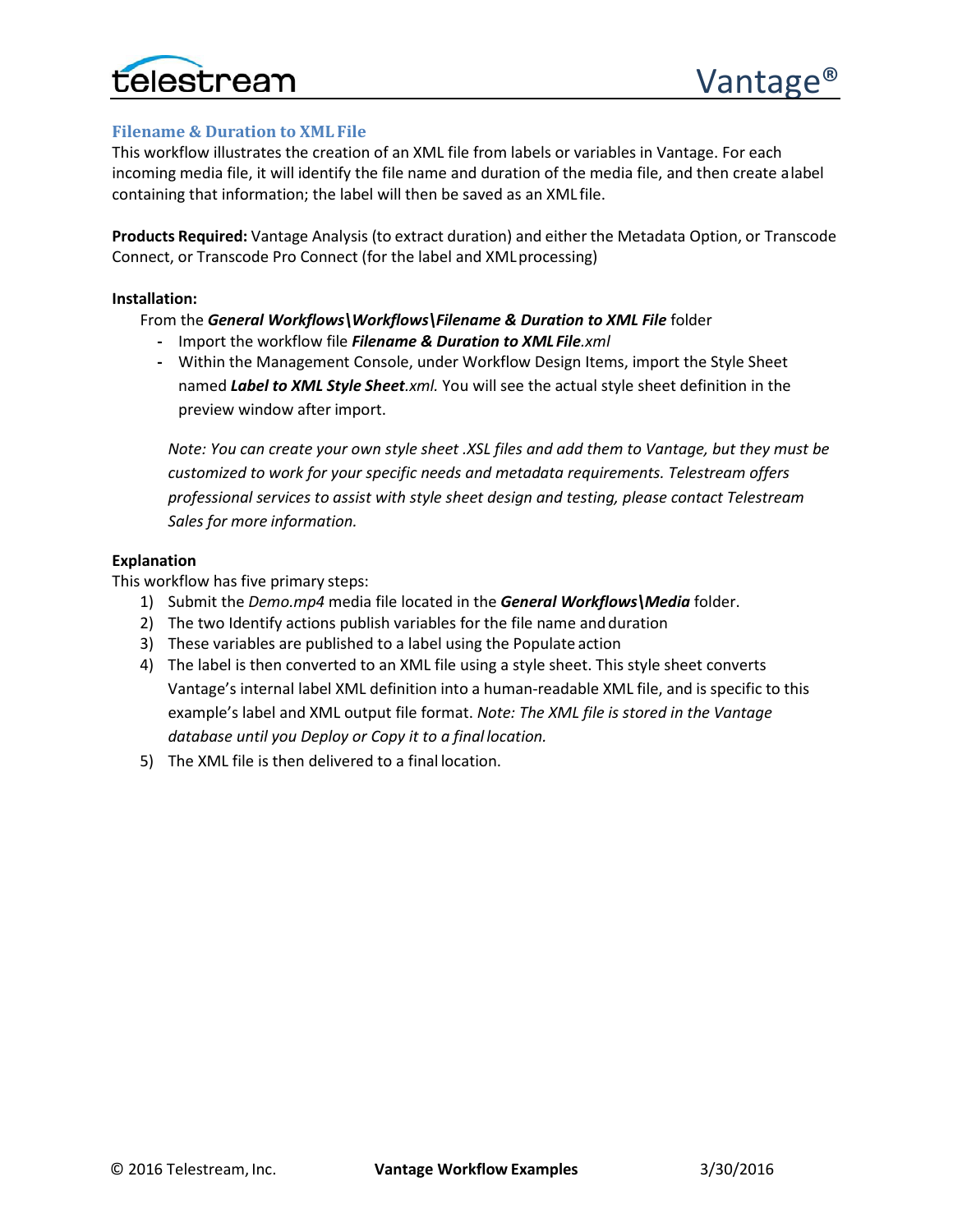

# <span id="page-7-0"></span>**Ingest XML File to Label**

This workflow illustrates ingesting XML metadata into a Vantage label and variables. It uses two style sheets to convert Reuters and AP news metadata into a label, and then publishes a single field from that metadata as a variable for use within the workflow.

**Products Required:** Either the Metadata Option, or Transcode Connect, or Transcode Pro Connect (for the label and XML processing)

#### **Installation:**

From the *General Workflows\Workflows\Ingest XML File to Label* folder

- **-** Import the workflow file *Ingest XML File to Label-Workflow.xml*
- **-** Within the Management Console, under Workflow Design Items, import the Style Sheets named *AP-Stylesheet.xml* and *Reuters-Stylesheet.xml.* You will see the actual style sheet definitions in the preview window after import.

*Note: You can create your own style sheet .XSL files and add them to Vantage, but they must be customized to work for your specific needs and metadata requirements. Telestream offers professional services to assist with style sheet design and testing, please contact Telestream Sales for more information.*

#### **Explanation**

This workflow has four primary steps:

- 1) Create a watch folder for AP and Reuters workflows. Updated the Ingest XML File to Label-Workflow so the Watch and Associate Action are set to watch the new folders.
- 2) From the *General Workflows\Media\Metadata Transform* folder drag and drop the respective media and metadata files into the appropriate matching folders. **Note**: that either watch folder may trigger a job, but for each job only the process branch following the triggering Watch action will be executed.
- 3) The Associate actions looks for an XML file that matches the incoming media file name. The XML file will be matched using the pattern \*[Name]\*.xml, where [Name] is the base name of the media file. For example, **AP-Metadata.mp4** would match to **AP-Metadata.xml**.
- 4) The XML file is transformed to a Vantage label using the appropriate style sheet andthe Transform action.
- 5) The Populate action then extracts a single variable from the label for the Summaryelement.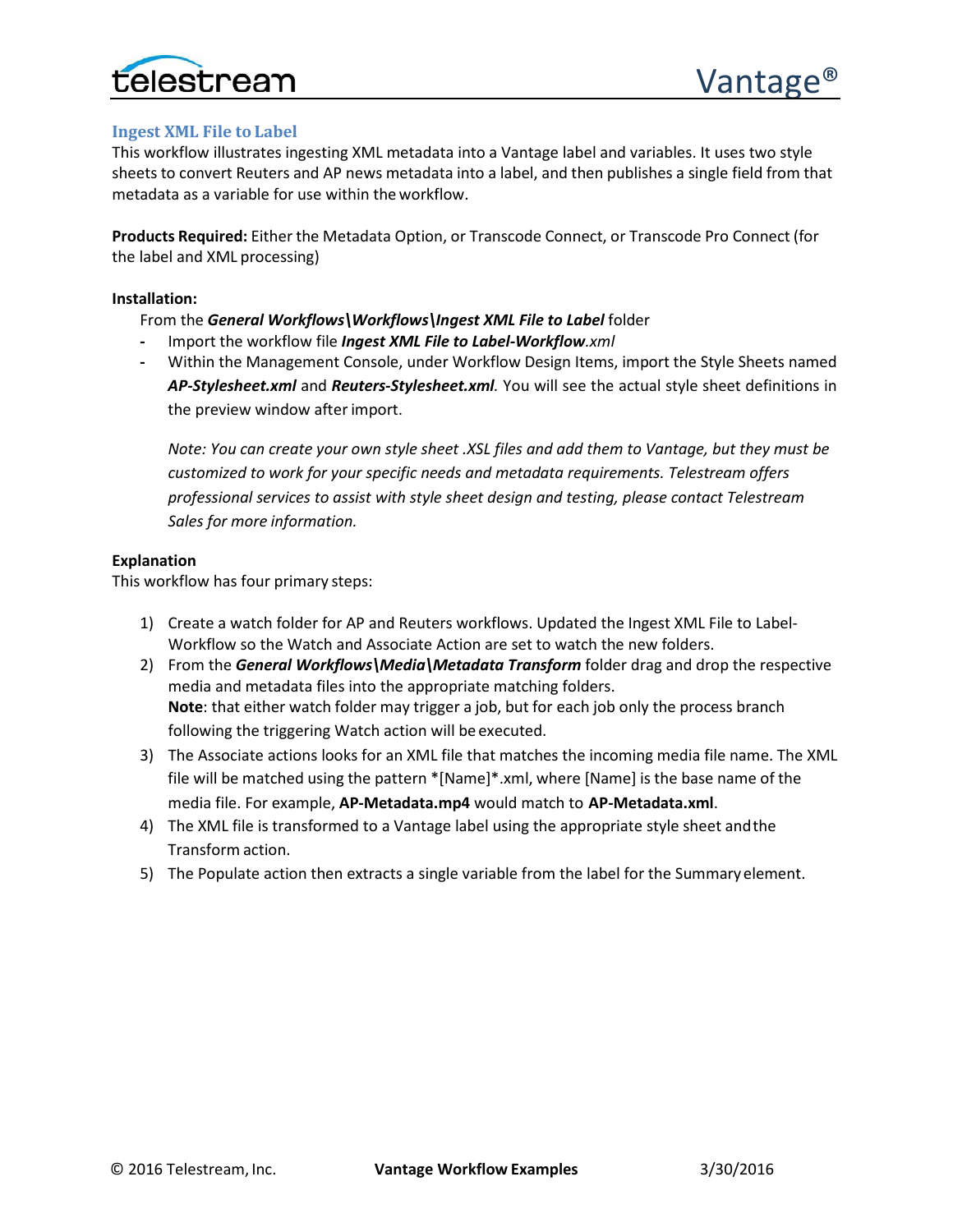

# <span id="page-8-0"></span>**Multiple AudioOverlays**

This workflow illustrates how to apply audio WAV files during a transcode to insert multiplelanguages.

**Products Required:** Vantage Transcode or Transcode Pro

**Installation:** Import the workflow file *Multiple Audio Overlays.xml* from the *General Workflows\Workflows\Multiple Audio Overlays* folder.

### **Explanation**

This workflow has three primary steps:

- 1) Create a watch folder for the video and audio source files (D:\Test\VantageIN). Updated the workflow *Multiple Audio Overlays* so the Watch and Associate Actions are set to watch the new folders.
- 2) From the *General Workflows\Media\Multiple-Audio* folder drag and drop the media (mp4/wav) files into the matching folder.
- 3) The Associate actions will look for audio WAV files that match the incoming media file name. Each WAV file is matched to a different pattern. For example, the French WAV file is matched using the pattern \*[Name]\*French\*.wav, where [Name] is the base name of the media file. For example, **Audio-Demo.mp4** would match to **Audio-Demo-French.wav**. Each Associate action also publishes a variable containing the full UNC path and file name of the WAVfile.
- 4) The Flip action uses the UNC path variables to apply audio to the output file during a transcode. This is done using multiple Audio Overlay filters, each binding the source file name to adifferent WAV file path variable.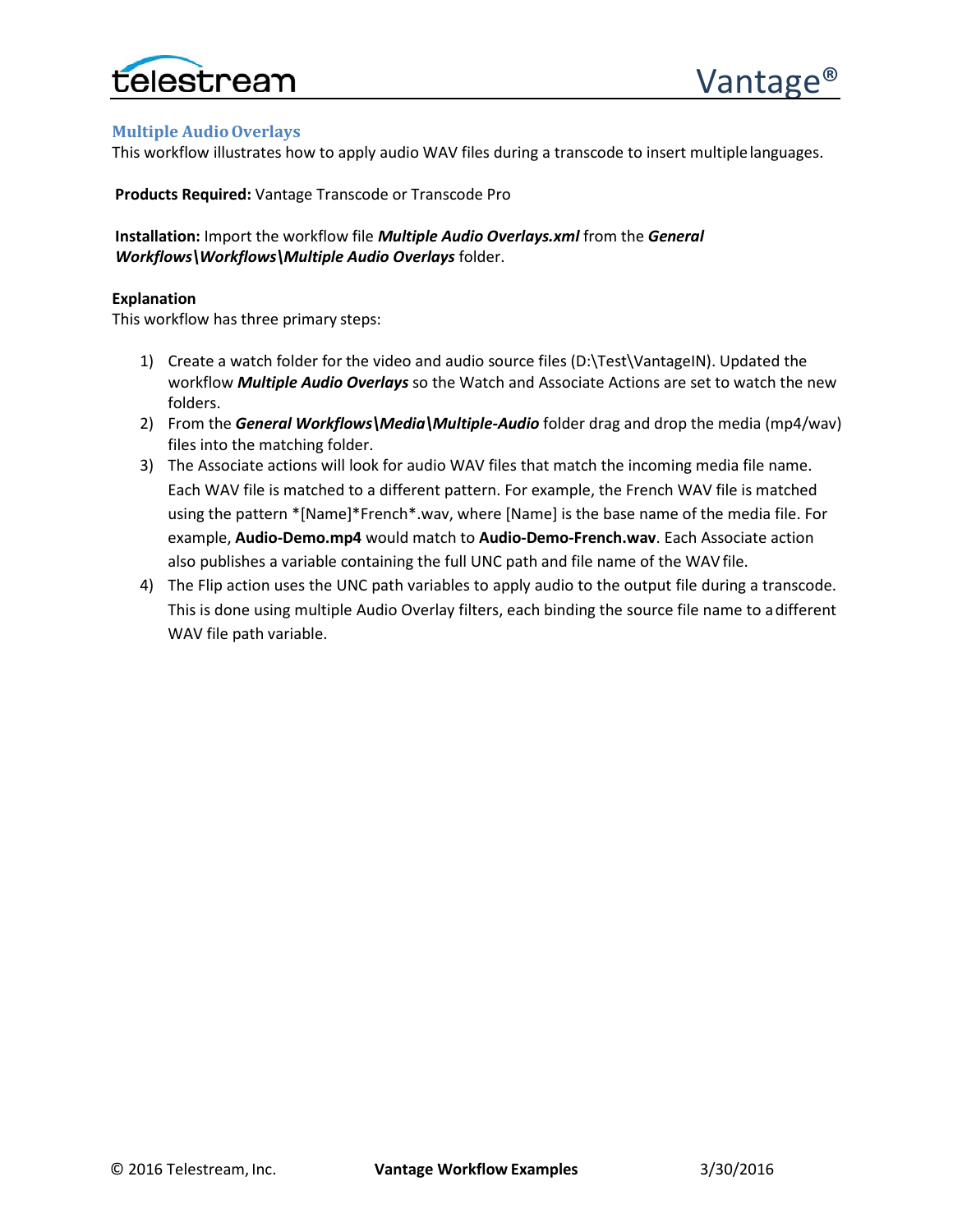

# <span id="page-9-0"></span>**Review & Approval**

This workflow allows operators to review and approve media within the Vantage Workflow portal. Vantage will trigger different workflow steps based upon their feedback. This workflow illustrates the use of labels to allow metadata entry in the Portal, and also shows how label metadata can be usedto trigger decisions within Vantage.

**Products Required:** Vantage Transcode Connect or Vantage Transcode Pro Connect, and the Vantage Workflow Portal

# **Installation:**

From the *General Workflows\Workflows\Review and Approval* folder

- **-** Import the workflow files *Ingest Workflow.xml* and *Pass/Fail Workflow.xml*
- **-** In the Workflow Designer, open the "Register" action in the *Ingest* workflow and select the Default Catalog
- **-** Import the Workflow Portal configuration *Review & Approval Workflow Portal Configuration.xml*
- **-** In the Management Console, edit the Workflow Portal configuration and select the Default Catalog for asset browsing as was used in the previous "Register"action
- **-** Activate both workflows.

# **Explanation**

There are three steps to this workflow:

- 1) Submit the *Demo.mp4* media file located in the *General Workflows\Media* folder to the *Ingest Workflow*.
- 2) The *Ingest* workflow creates a frame-accurate proxy and a thumbnail from any incoming media file. It also creates a metadata label, containing a field for metadata entry. The media items and label are all collected into a binder and registered in the Default Catalog.
- 3) Open the Vantage Workflow Portal and select Review & Approval configuration. A user may view all binders registered in the catalog using the Workflow Portal configuration, select an item, review the proxy, and then submit the binder to the Pass/Fail workflow. When doing so, they may indicate whether the item has "passed" or "failed" in thelabel.
- 4) The *Pass/Fail* workflow will then extract the metadata from the label (using the Populate action), and use that information to decide which process branch to run. If the media has "passed" then an MPEG-2 file will be created, otherwise the file will be moved toquarantine.

For more information on **Vantage Catalogs** and **Workflow Portals** see th[e Vantage Workflow Portal](http://www.telestream.net/pdfs/user-guides/Vantage-UserGuides/Vantage-WorkFlow-Portal-Guide.pdf)  [Guide.](http://www.telestream.net/pdfs/user-guides/Vantage-UserGuides/Vantage-WorkFlow-Portal-Guide.pdf)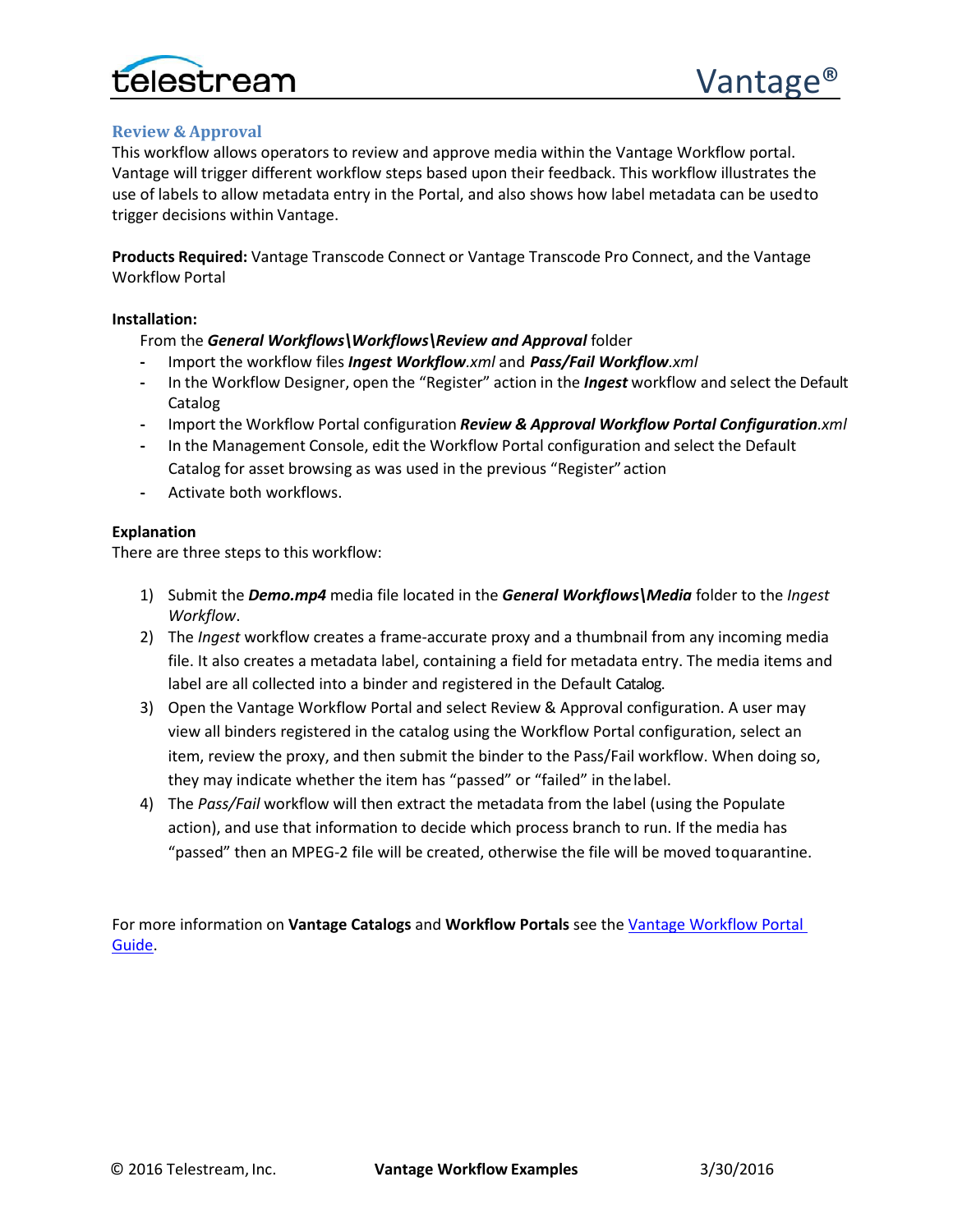

# <span id="page-10-0"></span>**Smart SD and HD Transcoding**

This workflow automates the detection of black curtains and letterboxing in incoming SD or HD material, and intelligently chooses either a 4:3 or a 16:9 output encoding profile, and crops black accordingly.

**Products Required:** Vantage Transcode or Transcode Pro, and Vantage Analysis

**Installation:** Import the workflow file *Smart SD and HD Transcoding.xml* from the *General Workflows\Workflows\Smart SD and HD Transcoding* folder.

# **Explanation**

This workflow includes the following steps:

- 1. Submit the *Demo.mp4* and *Demo-with-black.mp4* media files located in the *General Workflows\Media* folder to the *Smart SD and HD Transcoding* workflow.
- 2. An Identify which analyzes the header of the incoming media file to determine its frameheight
- 3. Two Decide actions which determine whether to execute the top branch, or the bottombranch, of the process based upon the frame height. The top branch executes for HD material (where the frame height is greater than 700), and the bottom branch executes for SD material (where the frame height is less than or equal to 700)
- 4. Two Examine actions which analyze the video of the media file, to determine the aspect ratio of the active content, and the amount of black padding. The top action looks for curtains (black on the left or right of the active video); the bottom action looks for letterboxing (black on the top or bottom of the active video). These actions also publish variables indicating how much black was found, measured in pixels.
- 5. Several Decide actions which choose an encoding profile based upon the Examine analysis results
- 6. Two encoding profiles, one for 16:9 and one for 4:3 materials. These profiles use the variables from the Examine actions to automatically crop off any blackfound.
- 7. A Deploy action which delivers the output to the finallocation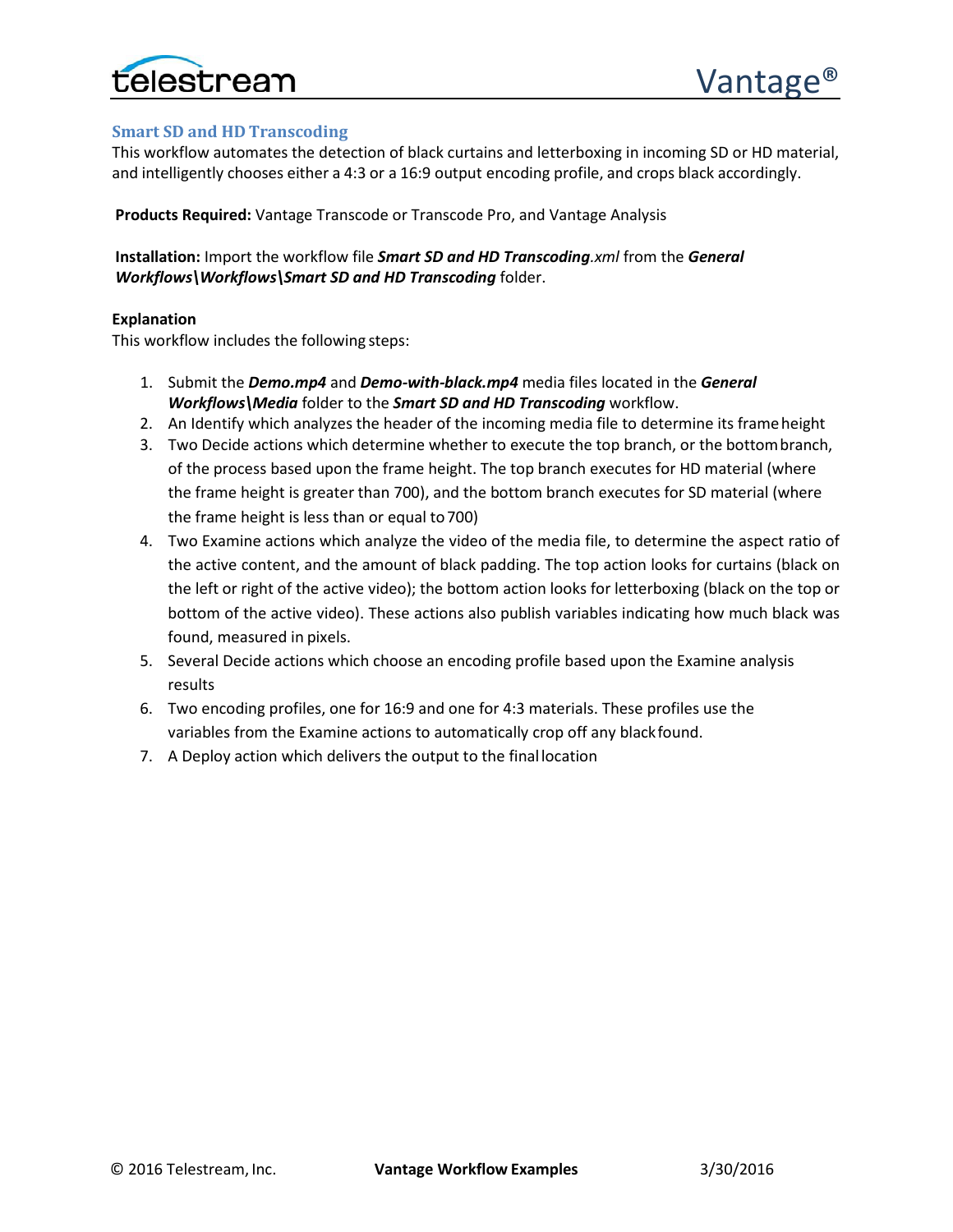

# <span id="page-11-0"></span>**Telecine Detection & Removal**

This workflow illustrates the use of Analysis to perform decision-making before choosing atranscoding profile. The workflow identifies whether or not media has a telecine cadence. If so, it chooses a transcode which will remove the cadence using inverse telecine to create a 24p output, otherwise it chooses a transcode which creates broadcast 29.97 content from theoriginal.

**Products Required:** Vantage Analysis, Vantage Transcode or TranscodePro

# **Installation:** Import the workflow file *Telecine Detection &Removal.xml* from the *General Workflows\Workflows\Telecine Detection & Removal* folder.

#### **Explanation**

This workflow has four steps:

- 1) Submit the *Demo.mp4* media file located in the *General Workflows\Media* folder to the workflow.
- 2) The Examine action analyzes the incoming media file to determine whether or not the video appears to have a Telecine cadence. This is done by performing a statistical analysis upon the actual video signal, looking for 3:2 or 3:3:2:2 cadence patterns in the media. This action publishes a single variable indicating whether or not a telecine cadence wasdetected.
- 3) The Decide actions will enable either the 29.97 transcode, or the 24p transcode with inverse telecine, based upon the variable published fromExamine
- 4) The Flip actions represent the two final transcode options; only one of them will actually execute, depending upon the results of the Examine and Decide actions. The 24p transcode will perform inverse telecine (using the Inverse Telecine filter); the 29.97 transcode will createa 29.97 output.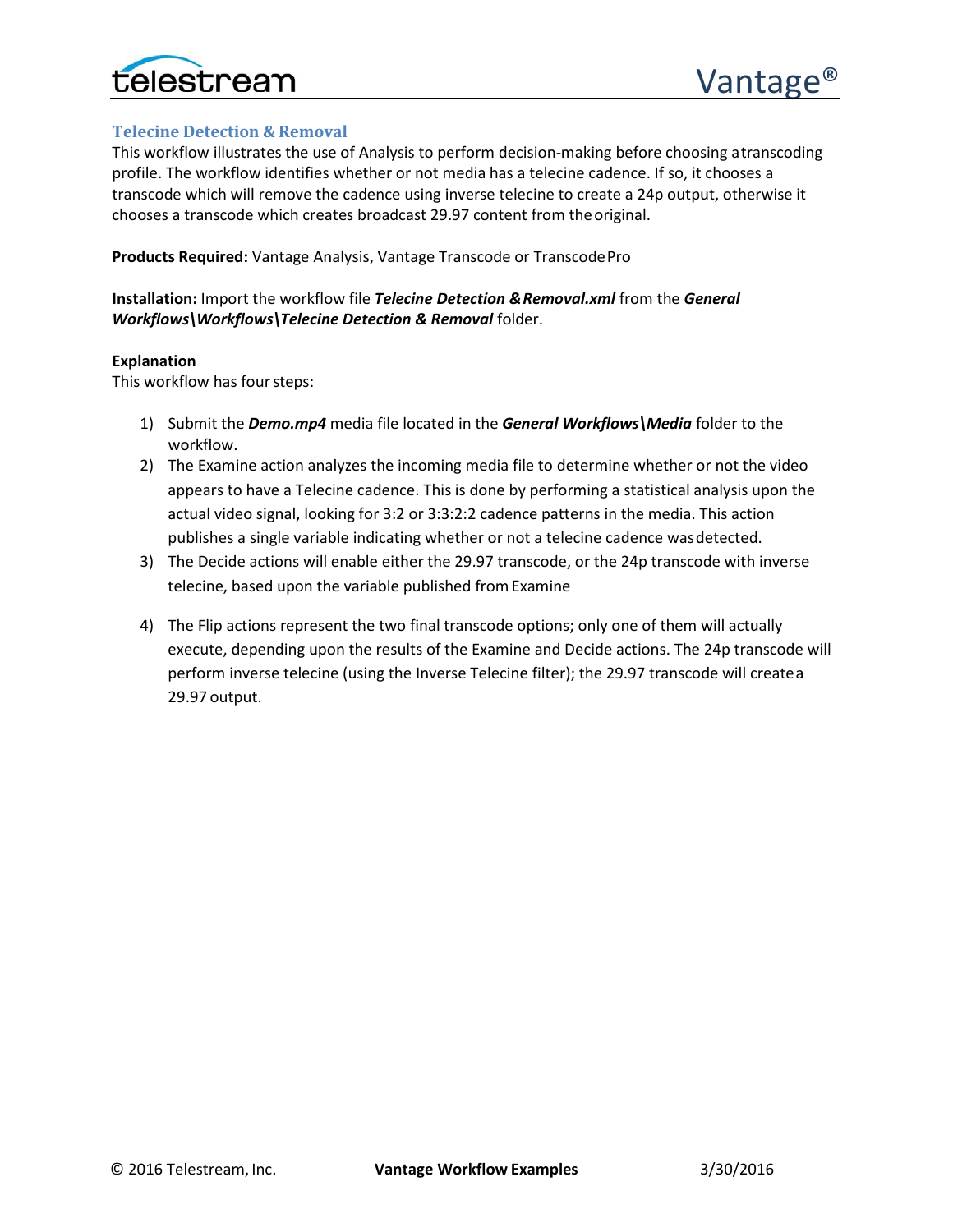

# <span id="page-12-0"></span>**Workflow Portal Trimming**

This workflow allows operators to mark trim points for media within the Vantage Workflow portal,and then trigger subsequent transcoding applying those trim points. This workflow illustrates the use of labels to allow metadata entry in the Portal, and also shows how label metadata can be used to feed transcoding parameters within the Flip action.

**Products Required:** Vantage Transcode Connect or Vantage Transcode Pro Connect, and the Vantage Workflow Portal

#### **Installation:**

From the *General Workflows\Workflows\Workflow Portal Media Trim* folder

- **-** Import the workflow files *Ingest to Catalog.xml* and *Trim fromCatalog.xml*
- **-** In the Workflow Designer, open the "Register" action in the *Ingest* workflow and select the Default Catalog
- **-** Import the Workflow Portal configuration *Trimming Workflow PortalConfiguration.xml*
- **-** In the Management Console, edit the Workflow Portal configuration and select the Default Catalog for asset browsing as was used in the previous "Register"action.
- **-** From the Vantage Workflow Designer activate both workflows.

# **Explanation**

There are three steps to this workflow:

- 1) Submit the *Demo.mp4* media file located in the *General Workflows\Media* folder.
- 2) The *Ingest* workflow creates a frame-accurate proxy and a thumbnail from any incoming media file. It also creates a metadata label, containing timecode parameters to indicate trim points. The media items and label are all collected into a binder and registered in aCatalog.
- 3) Open the Vantage Workflow Portal and select *Trimming Workflow Portal* configuration. A user may view all binders registered in the catalog using the Workflow Portal configuration, select an item, review the proxy, mark trim points, and then submit the binder to thetrimming workflow. Trim points are provided using the label.
- 4) The *Trim from Catalog* workflow will then extract the metadata from the label (using the Populate action), and use that information to trim the media file. It does this by providing the "In" out "Out" variables to the Trim filter within the Flipaction.

For more information on **Vantage Catalogs** and **Workflow Portals** see th[e Vantage Workflow Portal](http://www.telestream.net/pdfs/user-guides/Vantage-UserGuides/Vantage-WorkFlow-Portal-Guide.pdf)  [Guide.](http://www.telestream.net/pdfs/user-guides/Vantage-UserGuides/Vantage-WorkFlow-Portal-Guide.pdf)